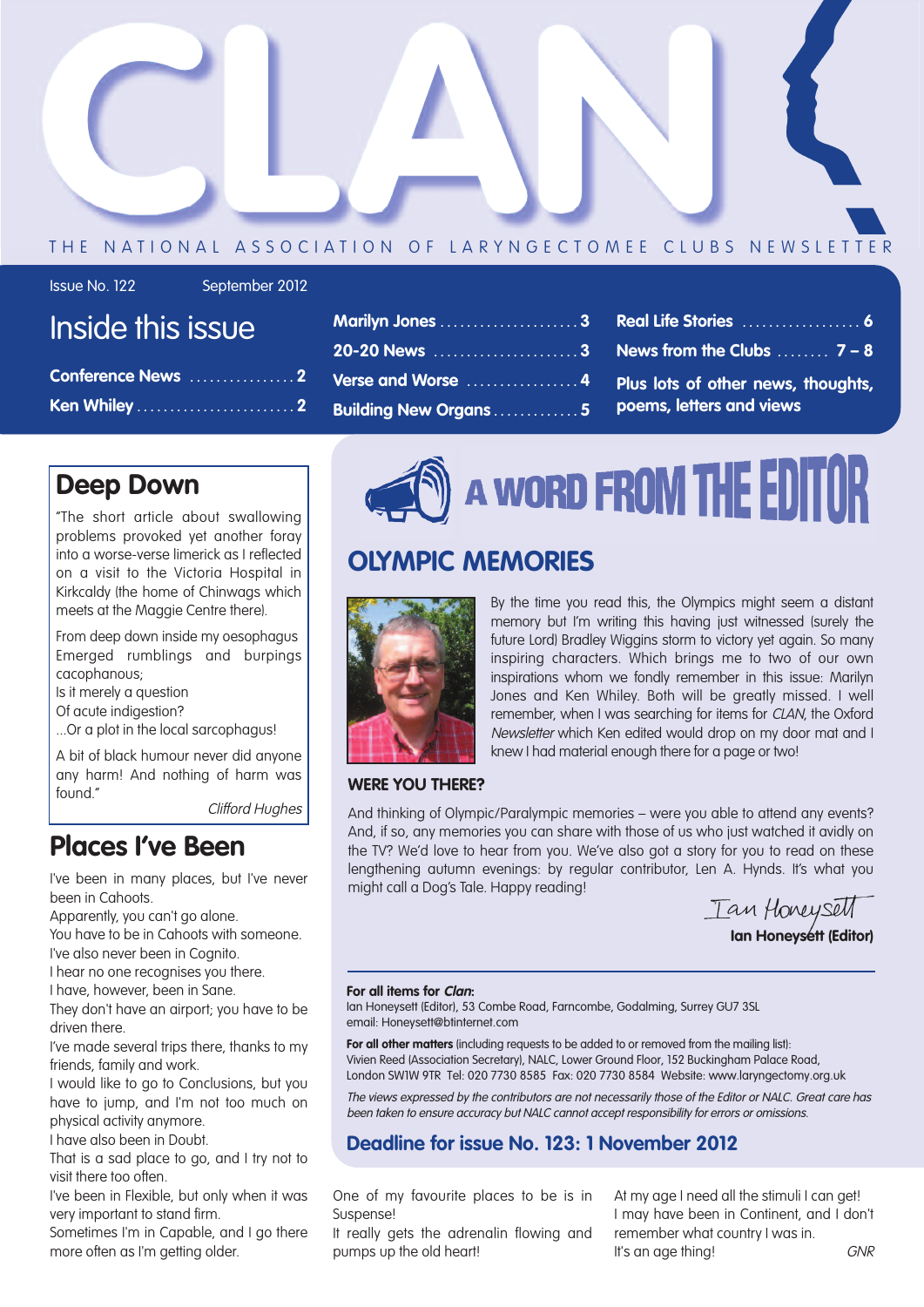Royal Preston's Speech and Language Therapy Department recently hosted a very successful Cancer Network Laryngectomy Conference. Over 100 laryngectomees and carers travelled from Barrow-in-Furness, Lancaster, Preston, Chorley, Blackpool and Blackburn to the Marriott Hotel on 11 May 2012. A morning of talks followed by a buffet lunch and opportunity to browse a variety of stalls was organised by Louise Stevens, Macmillan Speech and Language Therapist. She explained that people who have had their larynx or voice box removed, usually through cancer, often feel very isolated and were keen to have the opportunity to meet together for information sharing and support.

Speakers at the Conference were both professionals and patients; Ms S. Penney, ENT Registrar at Royal Preston Hospital, talked about swallowing after laryngectomy. Tom Foot, Doreen Griffiths and Bert Culling (Vice President of the National Association of Laryngectomy Clubs) discussed swimming after laryngectomy. For people who are now 'neck breathers' – meaning they have to breathe through a stoma in their neck after surgery – this can be very difficult and requires the use of a swimming aid. Tom Foot, a laryngectomy patient, was able to give his personal experiences of swimming with the Aqua-Ther swimming aid. Prior to his laryngectomy, Tom had previously been a keen diver, and using the aid has enabled him to return to swimming. Finally, Linda Evans, from Royal Liverpool Hospital, talked about the 'Neck Breathers Project' which utilised Royal Preston Hospital as a pilot site to raise awareness of neck breathers through education and training.

Feedback from the day was excellent with requests to make this an annual event. We are indebted to the attendees, speakers, organisers, representatives and Rosemere for funding, making this a successful and worthwhile patient support day.



# **Conference News Ken Whiley (1922-2012)**

Ken was born in 1922 and was the eldest of eight children. In 1940, at the age of 18, he volunteered to join the RAF and, after training as a Wireless Operator Air Gunner, he flew with No. 612 (City of Aberdeen) Royal Auxiliary Squadron, searching for U-boats, E-boats and enemy shipping until the end of the war. He then accepted a temporary commission to remain in the RAF for a few more years. From 1949 to 1951 he completed a course at the RAF Technical College to become a Ground Signals Officer and was awarded a permanent commission. Ken was stationed at a number of RAF stations including stations in the UK, France and Germany – at three of them he was the commanding officer.

In 1971 he received an MBE from the Queen Mother for his services in Berlin. Having served 32 years, he retired in 1973 at the rank of Squadron Leader. He was then employed as Administrative Manager of an Architects & Quantity Surveyors Department at a London Regional Health Authority and then for seven years as principal Administrator at the National Radiological Protection Board, Harwell. Ken was a qualified engineer and was entitled to print a number of initials after his name as he had been elected as a member of the Council of Engineers, a member of the Royal Aeronautical Society, a Member of the Institute of Engineering & Technology and a Member of the British Institute of Management.

#### **Peggy**

Ken married Peggy in 1942 and they were married 51 years when, sadly, Peggy died in 1993. They had three sons: first Keith, then Nicholas, who died soon after birth in 1956 in Germany, and thirdly, Howard. They also had three grand-children: Martin, Henry and Amy. In 1996 Ken met Joan, a widow and sister-in-law of his late wife. She was living a lonely life in her flat in Essex so Ken invited her for a weekend to see what country life was like. She enjoyed it so much she stayed. They much enjoyed each other's company and loved going on holidays, visiting relatives and friends. Joan was a great help to Ken and the Oxford Laryngectomy Club for the next ten years until sadly she died in October 2006.

In 1981, Ken developed throat cancer and had his larynx removed. He returned to work after five weeks and, with the help of s p e e c h therapists, his staff a n d spending two hours e a c h e v e n i n g talking into a tape



recorder, he was able to converse clearly with an oesophageal voice. Ken formed the Oxford Laryngectomy Club a few months after his own operation in 1982. He had heard about similar clubs elsewhere and felt that this was something badly needed in the Oxford area – and it certainly was needed. In his 25 years plus with the Club, it gained many members: those who were about to have operations, their families and friends. Members came, from people in Oxford and from miles around. The Club went from strength to strength – not only helping those affected with information who were about to have an operation but also as a social club and fundraiser. There were many enjoyable lunches and dinners. These were great not only for meeting members and their families but also raised money through various raffles. That was apart from Bring & Buy sales and other events run by Ken and other members. Substantial amounts have been raised and this has been used over the years to help the Consultants buy much needed equipment, helping individuals affected and refurbishing a relatives' room in the hospital to name but a few.

Ken's health gradually deteriorated and he moved from his home in Oxford to assisted accommodation in 2009 in Great Dunmow. He had always wished to return to Essex to be near his brothers and sisters. He enjoyed for some time trips around Essex rediscovering 'old haunts'. After a period in hospital in 2010, he moved to live in a nursing home until his death in January 2012. Ken will be remembered by his brother and sisters and all his family as someone who always considered others, was extremely charitable, forgiving and always doing so in a quiet and unassuming way.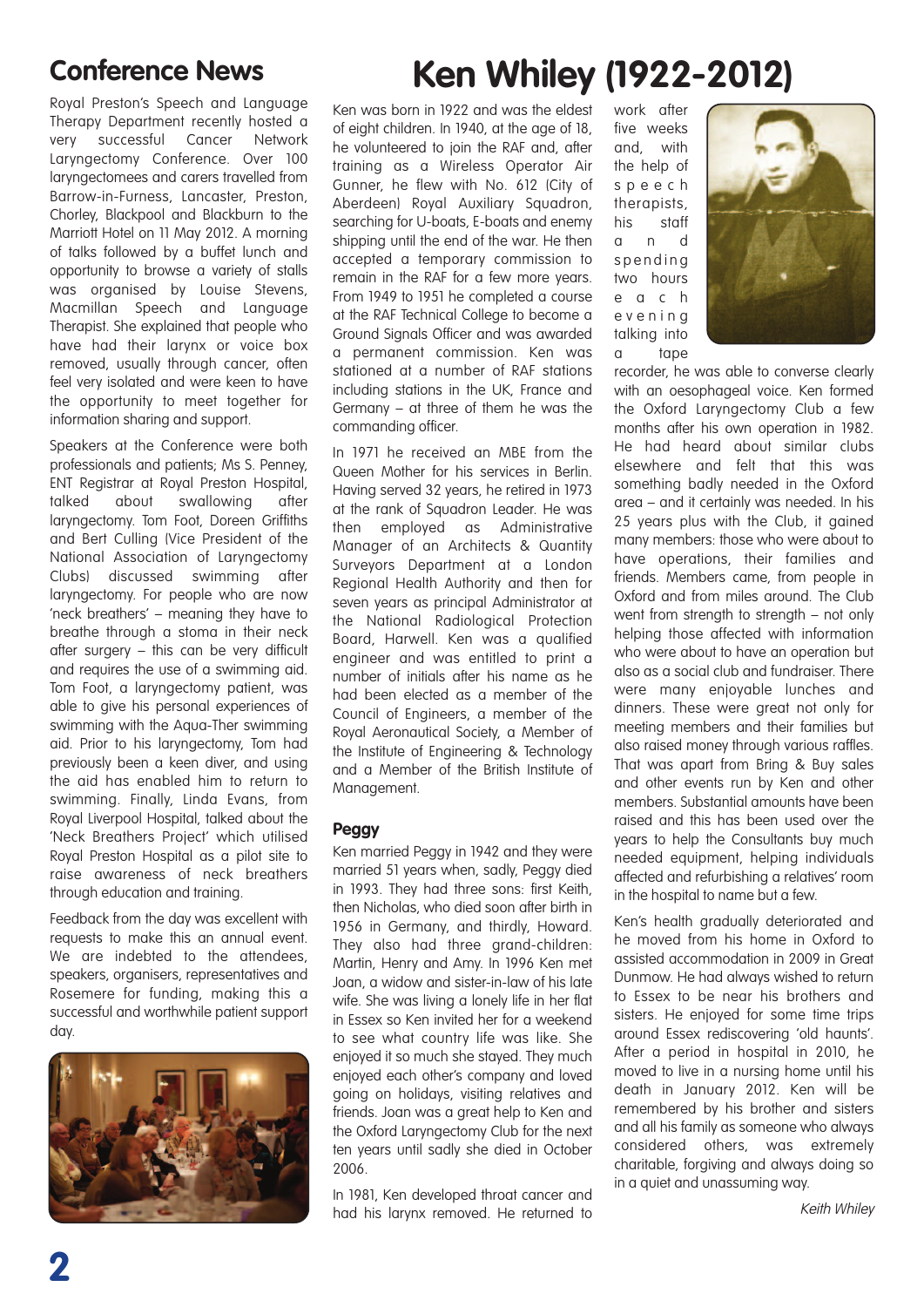### **Marilyn Jones**

I had my laryngectomy in 2007. As I did not know anyone but my son and his friends, I was very grateful to have met Marilyn Jones. After being diagnosed I wanted to meet a fellow laryngectomee prior to my surgery in order for me to understand everything. Marilyn became a wonderful friend to me. Without her I would have been very lonely and extremely depressed. She really helped me to get through the tough times.

**Introducing** me to NALC was one of the best things that Marilyn did for me. I have met lovely people who have inspired



me to realise that there is life after a laryngectomy. Through meeting Marilyn I now give talks to student speech therapists at The City Lit University in London during the autumn months. I have also given talks to head and neck nurses so that they can understand the needs of a laryngectomee. Marilyn was very dedicated to NALC and told me if it had not been for NALC she too would have felt the same as I did in the beginning. She was so devoted that she would promote NALC to any new laryngectomee that she met. She was so very kind hearted and was always there to help me.

When she became ill, it was very sad as she could not cope being with anyone except her immediate family as she didn't want to upset her friends and associates. I had to respect her wishes although I missed her terribly and still do. Her passing was very sad and has left me with a terrible void in my life. I will always be a member of NALC as I know that is what Marilyn would want.

Gloria Tuck, UCLH Club

# **20-20 News**

The Vicars & Tarts Night finally realised £161.50 after all the pennies etc and 'bar tips' were added up, so the ladies of the Wokingham branch did extremely well considering that it was based on numerous raffle prizes only!

Having just read the Jaqueline Gold story (Anne Summers) I have realised that '20- 20 vision of VOICE' Cancer Appeal needs 'Wokingham's' all over the country; ie supporters/volunteers in different regions so that we spread the word about head & neck cancers to more people, hold more events and thus get more funds coming in – we cannot get the proper charity status until we can prove we collect at least £5,000 per annum.

The new website is under way and has the obligatory 'donate' button and we now have a '£counter' on the site as well which I can update when necessary but we need more helpers – which is where, I hope, Clan can help us out a bit.

Our aim is not simply to buy the RhinoLaryngoscope for my local hospital (LRI) but to accumulate funds for all sorts of necessary equipment for all ENT cancer units – nationwide. So we are not simply a one trick pony – I want this head & neck charity to go on long after I've gone.

Can *Clan* support us with wordage and see if we can find some willing souls around the country who may be prepared



On 28 July the intrepid 'Stoney Stanton Stompers' took on the '20-20 Walk the Talk' Cancer Appeal 20 mile walk to raise valuable funds for the vital equipment needed for head & neck cancer patients. The four lads, all from Stoney Stanton, have adopted '20- 20 vision of VOICE' and say this will now be an annual event to raise funds. Left to right: Alex Clowes, Andy Landers, Mark Domagala and Steve Postlewaite.

They raised about £500 in sponsorships. The trek took them seven hours, including necessary 'pit stops' to refuel (as above) but they all reported thoroughly enjoying the day.

Phil Johnson, Leicester Club

to help o t h e r s t h a t suffer the same as we do – m a y b e e v e n p r e v e n t quite so m u c h suffering! Visit our website  $\mathsf{nt}$ 



www.2020cancerappeal.org

The '20-20' Cake Sale at the Leicester Royal Infirmary raised a magnificent £150.70. We were there a bit longer this time as the 'fabulous Baker girls' provided an enormous choice of delicacies to tempt the tastebuds. We are aiming to hold the next '20-20' Cake Sale at the end of August

**'20-20 vision of VOICE'** Cancer Appeal are truly delighted to announce that local snooker star and old friend Willie Thorne has agreed to become our Patron. 'Mr 147' himself still has a busy schedule, what with coaching, TV presenting and after dinner speaking but knows only too well what cancer can do, having lost his beloved brother Malcolm last January. Willie has seen what we are trying to do and applauds our efforts.

We have more events planned but what we really need is 'agents' in various parts of the country. Do you have a few hours to spare? Might you be interested in helping head & neck cancer sufferers all over the country? You don't need to stress yourself out as we will provide you with everything you need to get your fundraising underway in your area. Check out the website at www.2020cancerappeal.org – are you sure you can't help?

> Phil Johnson, Chairman '20-20 vision of VOICE' Cancer Appeal

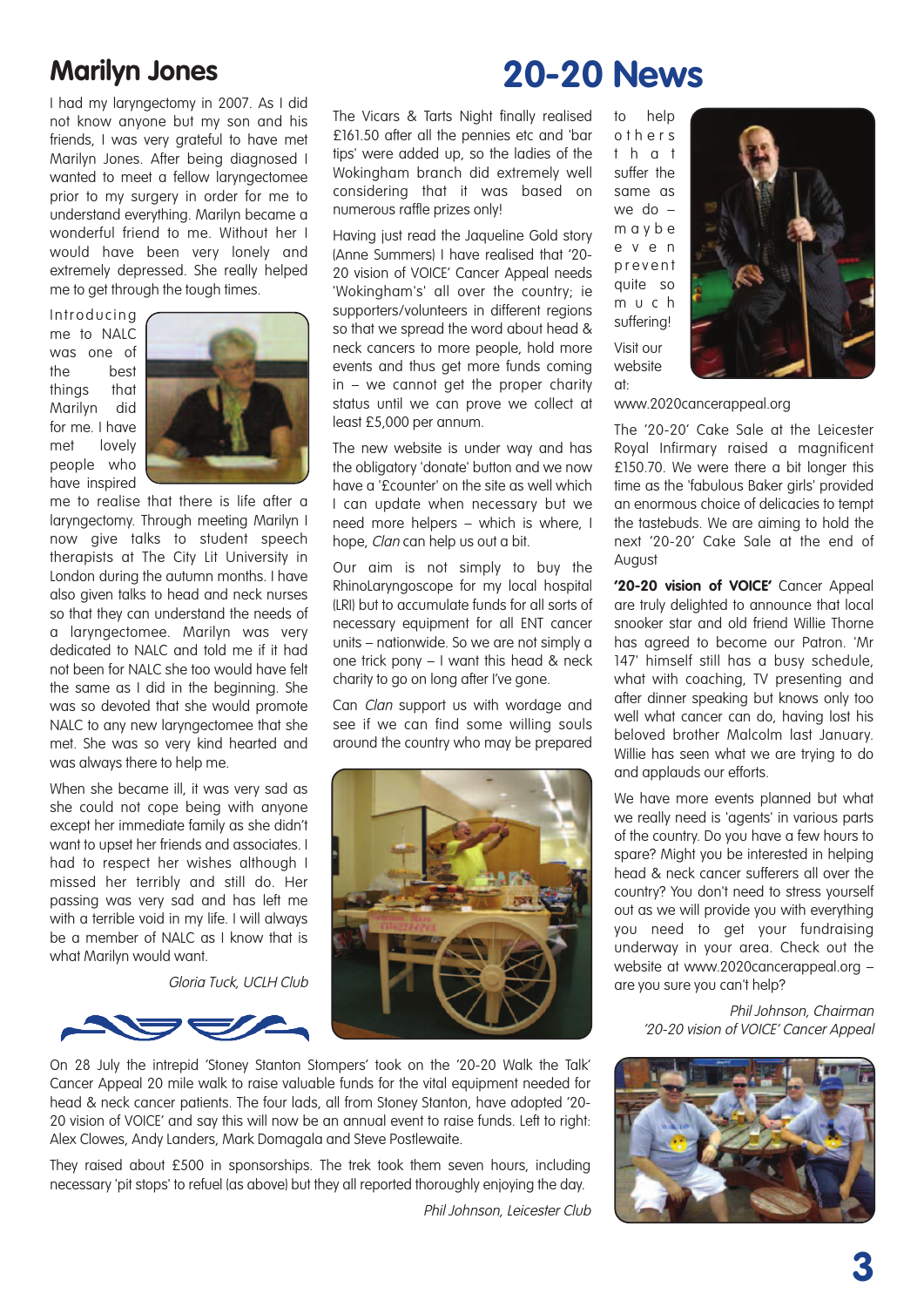### **Verse and Worse or The Theraputic Value of Laughter**

Len Hynds' verses in the June edition of CLAN have inspired me to put pen to paper (or two fingers to keyboard!). I visited a Head and Neck Cancer Nurse when I became aware and anxious about what felt like a muesli-like growth on my tongue. The last thing I wanted was cancer of the tongue. She took a look, giggled, and then explained that it was a harmless fungal infection – common in neck breathers.

The praises of nurses I've sung; They're caring, compassionate, young. But Oh! The disgrace To be told to my face: "Hey! Cliff! You've <sup>a</sup> brown hairy tongue!"

A year or two after my laryngectomy operation, I had both knees replaced at Perth Royal Infirmary. To nurses and physios, I sent the following:

The wonderful nurses of Perth Go at it for all they are worth. Now, don't get me wrong: Not "wine, men and song" But care, with compassion and mirth!

Len's "Funny side of cancer" resonates with the Plymouth Club's interpretation of Doctors' Sayings. I'm on hormone therapy for Prostate Cancer. My Oncologist might say to me:

"For your prostate let's try Zoladex; It's hormonal, confusing one's sex; The fire down below Will become <sup>a</sup> mere glow But you'll grow Dolly Partonesque pecs!"... too true!

Laughter is positively therapeutic. Those of us who frequent Italian restaurants will know that the Dessert Menu will offer a number of Gelati. Gelato (singular) is a type of whipped ice-cream often flavoured with fruit and nuts and liberally doused with Amoretto or some such luscious liqueur. Gelatology is not, sadly,



the study of Italian ice cream but t h e o n g o i n g study of the therapeutic value of l a u ghter. Laughter releases

# **A Walk beside the Stream**

It was a perfect day, as I walked slowly along the footpath, the sun directly overhead, its warming rays shining like spotlights through the foliage of the overhanging trees. The sunspots reflected a million times on the ripples of the gently flowing stream, moving away from me as it curved away into the distance.

Wild flowers were growing along the banks, and in the hedgerow to my left, on the other side of which I could see the perfect apple trees in an orchard, its fruit so colourful in red and yellow. This was such a perfect place I thought, and in wonder I could smell the flowers, which I knew to be impossible, as I had lost my sense of smell years ago. Heidi, my son's dog, which I was taking for a walk, spotted a moorhen in the stream, and went to jump in in order to chase it. I called quickly for her to stop, which she did, but realised that the words had emerged from my mouth before I had put my thumb to my throat for me to be able to utter the words. Without vocal cords, and breathing through a hole in the neck, that is really the only way that I could talk, but the words had emerged so easily. I knew that some people who had lost vocal cords could speak by controlling air through the stomach, but it takes years of practice. I put the lead on Heidi, as she was still keen to show me her swimming skills in the stream, against that dangerous moorhen.

I thought about dear Heidi, a much maligned beautiful lady Rottweiler, who loved her family dearly, and of all the times we had looked after her when my son and his family were away on holiday.

It was with a sudden shock, that I remembered she had died some eight years before of cancer, and this dog could not possibly be her. But it was and I was taking a ghost dog for a country walk. I stopped to try and fathom things out, and Heidi sat beside me licking my hand. I tried to think of when she first appeared to me on that day, but it had all started on

chemical endorphins in the brain which promote good health by reducing stress, increases oxygenation and circulation, aids one's immune system, encourages communication and, generally, improves one's quality of life. Alongside limericks, which contain the almost impossible challenge of keeping them clean! I love Spoonerisms. Wasn't it Dr Spooner himself that footpath beside the stream. I forced myself to think of earlier in the day, and all I could think of was the vision of myself driving my car, when something very large came out from a side turning, and I knew it was going to hit me. It was a complete blank from that moment on until I was taking dear Heidi for a walk in those beautiful surroundings.

Nervously I felt at my throat for the white medical bib, but it wasn't there, and there was no breathing hole in my neck. I was stunned. I opened my mouth and said: "Heidi" looking down at her. It was my old voice! I felt inside my shirt for the bulge in my chest and the pacemaker had vanished as well. I seemed to be able to breathe easier, and my whole body felt different.

I realised what had happened earlier in that accident, I had not survived, and Heidi was leading me somewhere. It was with a very strange feeling that I continued along that path. We came to a very ornamental gate on the left, and we entered slowly, to see a man sitting apparently waiting for me. I said to him, "Is this heaven?" He smiled and said, "Yes, you are most welcome, we have been waiting for you." I asked about Heidi and he said, "No I'm sorry, we don't allow pets here." I explained that she had been dead for several years, and he replied, "Yes, I'm sorry, pets are in limbo outside."

I couldn't bear the thought of leaving Heidi a second time, so together we walked out of the gates, going goodness knows where. We suddenly came to another gate and we went in. A pleasant young man said: "I'm glad you made it, this is the real heaven." I said, "Why do you allow them to be there?" He said, "We find them useful in screening those who would discard their best friend."

Len A. Hynds

**"Beer is proof God loves us and wants us to be happy." (Benjamin Franklin)**

on the occasion of another Queen's Jubilee who stood up before the Dons and Undergraduates at a celebratory College dinner, lifted his glass for the loyal toast, and declaimed: "Gentlemen. Three cheers for the Queer Old Dean!"

Keep laughing, my dear fellow Larys!

Clifford Hughes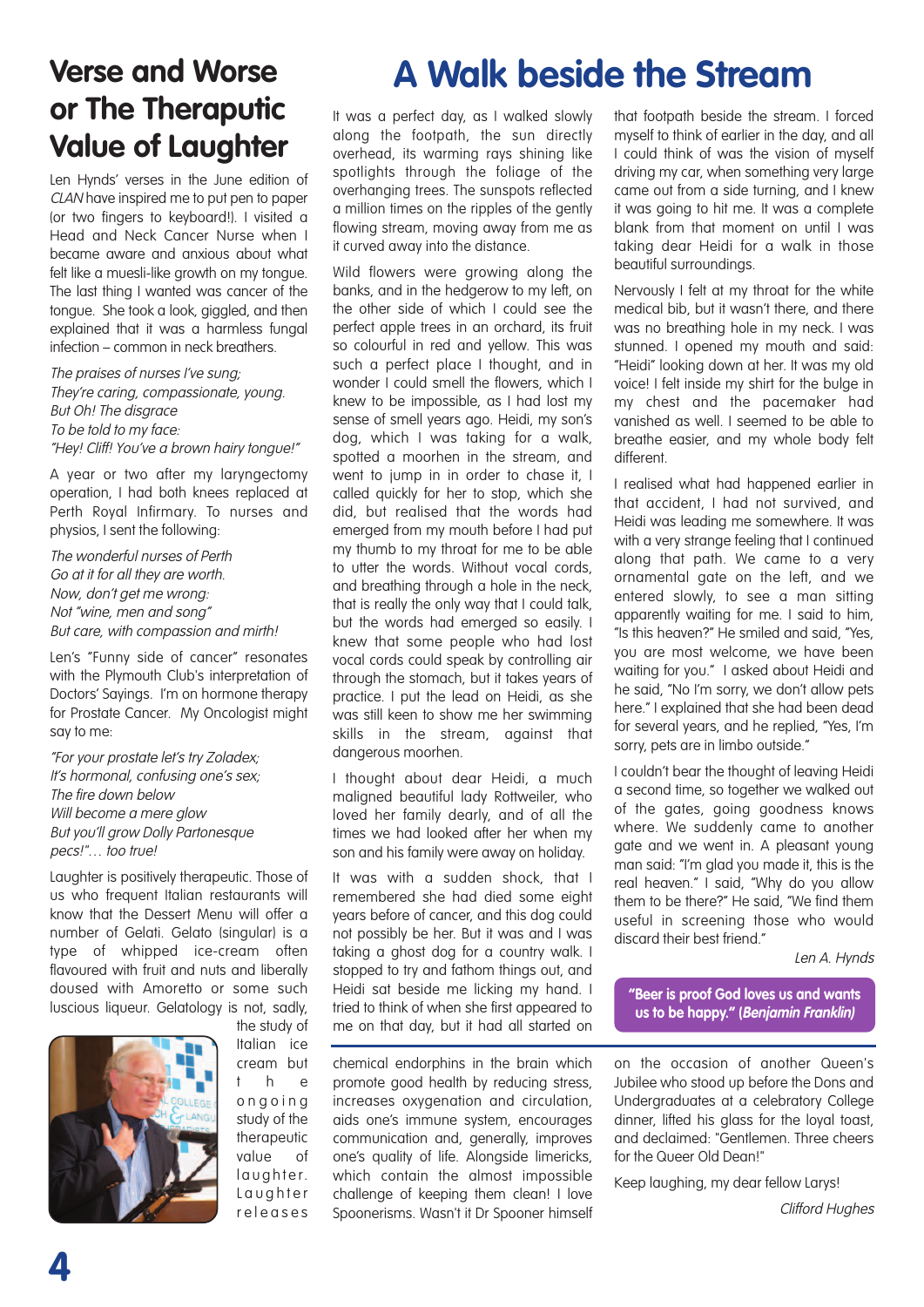### **Ask The Doctor**

#### **"Can radiation cause dizzy or fainting spells (vasovagal syncope)?"**

Let's start by reviewing some anatomy. Then, I will address the problem some patients have when they turn their heads and get a little dizzy and light-headed. On either side of your neck are the carotid arteries which are the main suppliers of blood to the head and, more specifically, the brain. This artery comes into the neck from the chest as a single large artery, the common carotid artery, then splits in the upper neck to become the external carotid artery supplying blood to the face and head outside of the skull and the internal carotid artery supplying blood to the brain. Where this artery splits is called the carotid bulb and you can usually feel it as a pulsating mass in the upper neck. The carotid artery and especially the carotid bulb are enervated by some specialised nerve fibres that are sensitive to the chemical content of the blood and also to the pressure of the blood inside of them.

Now, let's say you have had surgery on the neck or radiation to neck. Remember that either of these can cause some degree of scarring around this blood vessel resulting in some degree of 'squeeze' on them. The nerves, that I mentioned above, read this as an increase in the pressure INSIDE of them and set in motion automatic measures to lower the blood pressure. These include a lowering of the heart rate and a dilatation of the blood vessels in the rest of the body. The net result of all of this is a relative lowering of the blood pressure to the brain and the sense of dizziness and being light-headed. This whole thing can be made even worse if you have some degree of atherosclerosis (cholesterol plaque) or if you are taking medicines for high blood pressure. Dehydration also may be a contributing factor.

If you have this problem, unfortunately there is not much that can be done to eliminate it. The most important thing is to simply be aware that the problem exists and not change positions rapidly, i.e. lying to sitting or sitting to standing. Take your time when you get up and don't immediately start walking.

You might want to make sure you are well hydrated and that your blood pressure is under good control and your antihypertensive medicine is right for you. If

### **On Our Side**

My husband, John Langley-Mills, had a laryngectomy in December 2000 at quite a young age, we had two young girls at the time, our youngest just three years old. We did go to a few of the laryngectomee meetings held in Leicester and we were fortunate to meet a speaker from a voice valve company who arrived at the meeting as a speaker. She saw John's predicament, he had not been able to speak for two years and after some time we asked for her help. She gave us a contact – a wonderful lady at Charing Cross Hospital, Yvonne Edels, who specialises in the anatomy and physiology of laryngeal swallowing and voice production – altered form and function post laryngectomy, this lady helped John so much, and we always felt so lucky to have her on our side. John's throat cancer was completely cured with no re-occurrence.

We were also privileged to meet Bert Cullings and his wife before John was able to 'speak', Bert spent time talking to John about the way forward after a laryngectomy operation and was very positive and helpful. Some years later, however, John developed another type of cancer, this particular cancer led to his death in February this year and we have all felt distraught since losing John. I read the latest copy of CLAN and noted that one of your readers is having difficulty with supplies he needs, John was fortunate never to have had this problem. If I can be of any help to this gentleman – I have a lot of unopened supplies that I am sure will be of use to him would you pass on my email address to him.

Jennie Langley-Mills

the problem is severe enough that you almost black out or if it occurs very frequently, please check with your doctor and make sure that you are not having transient ischemic attacks (mini strokes) or something wrong with the heart itself causing it to be an inefficient pump.

#### Glenn E. Peters M.D.

Director, Division of Otolaryngology – Head and Neck Surgery, University of Alabama at Birmingham, Birmingham, Alabama. From the IAL News.

### **Building New Organs**

In 2008, I was privileged to co-lead the team that provided the world's first stem cell based organ transplant to a woman from Colombia (Claudia Castillo: see picture). Her windpipe, damaged by tuberculosis, was replaced by a donor organ seeded with her own cells. Almost four years later, she is well and working full-time. In 2010, we were able to repeat the process for a 10-year old boy from Northern Ireland. Although he had a lot of problems for months afterwards, he is now at school, growing and very well.



These cases show us that it is technically possible to build new organs from stem cells. However, they remain isolated patients, as there remain a lot of hurdles to overcome. Ideally, we need to have organs that can be implanted 'off-theshelf', but this requires a source of stem cells from another individual, with possible risks of rejection (as for conventional transplants); the scaffolds would need to be made from a synthetic material, but early experience with such scaffolds has not been wholly successful and better materials are needed; there are huge ethical, financial and regulatory hurdles that researchers have to negotiate to get such treatments into clinical trials. However, on the starting blocks are not just windpipes, but also hearts, lungs, kidneys and… larynxes!

As the number of donors for conventional organ transplants continues to fall, and the number of needy patients increases, this type of technology is sorely needed. Perhaps one day, though, we may indeed, and I hope we will, be able to produce a 'voice-box in a box'!

Martin Birchall

**So I rang up BT. I said "I want to report a nuisance caller." He said "Not you again." (Tim Vine)**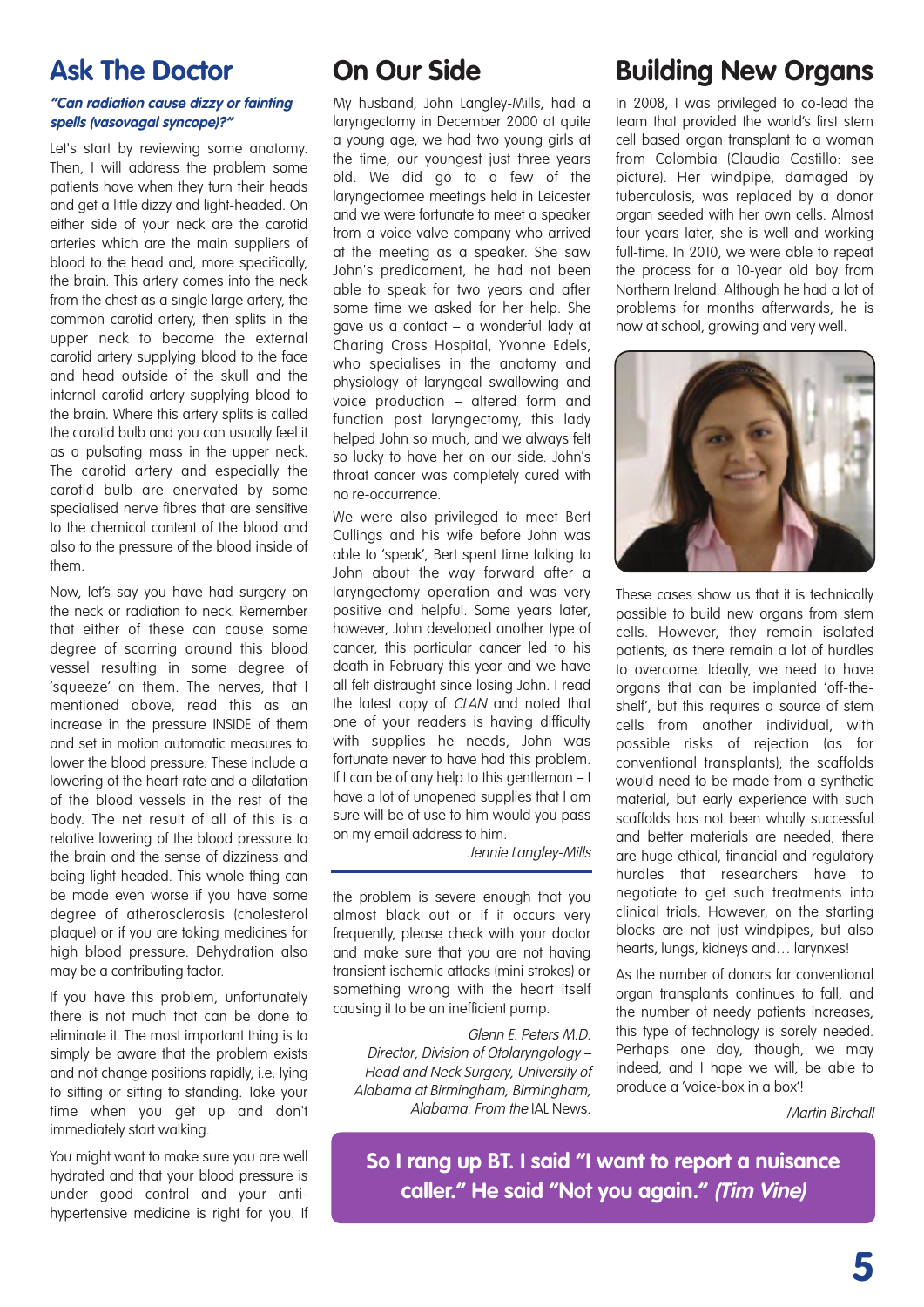### **PC Gone Mad?**

In the June issue of *Clan*, once again I read of someone with 'work problems' – getting work that is. I felt I must put pen to paper because I'm glad I had my lary op some 49 years ago aged just 18. I'm really mad at today's PC brigade – men in suits sitting behind desks saying what you can and cannot do just because you have lost your voice.

In my case, I worked for a local soft drinks manufacturer driving lorries and delivering heavy crates of 'pop'. All through my five ops and spells in hospital, my boss, who looked after his workforce, stood by me and my job was never in jeopardy. After five years, I decided to upgrade to driving HGVs and delivering beer for a local brewery. In those days, you delivered barrels and hogsheads manually – very heavy work. During this time I met and married my better half and we decided to enter the licensed trade as Club Stewards and then as Public House owners. I had no problems at all in my working life because we did not have the PC brigade we have today!

We both retired aged 60, some seven years ago and have been happily enjoying more time with our son and three daughters, three grandchildren and one great grand-daughter. Would I have had such a great life under today's rules? I don't think so. To use the old cliché: I could write a book!

PS I thought it was against the law to discriminate against those with disabilities.

Reg Duncton

### **Itzhak Brook Video Link**

I would like to send you a link to the video of the Grand Rounds lecture I gave on 16 May 2012 for the Department of Surgery at Texas A&M in Temple Texas. I talked about my experiences as a patient with head and neck cancer, dealing with the medical and psychological aspects of life as a laryngectomee. The audio visuals are excellent.

The link to the presentation is: www.youtube.com/watch?v=uYRkHZQ y7\_4

There's also my blog: dribrook.blogspot.com Itzhak Brook, MD MSc

## **A SELECTION OF REAL-LIFE LARYNGECTOMEE EXPERIENCES**

These were taken from the internet

1. My doctor is at a teaching hospital and from time to time there's a resident with the doctor, and he does the check-up along with him and, without fail, he puts the tongue depressor in and says "Say ahhh!" (Richard Boucher)

2. My two-and-a-half-year-old granddaughter was a little frightened of me and my paraphernalia at first but she soon came around. She'll pick up the Servox, put it in her mouth (I use the oral adaptor) and begin jabbering. While she's holding the Servox in one hand, she has the other hand waving it back and forth. (I've always talked with my hands, even before surgery.) A few weeks after I came home from the hospital, she picked up a Kleenex and held it to her neck and faked a cough. She'll also get the tweezers and saline and say that she has to clean her neck! (Patsy Armstrong)

3. At work, some people can understand my Servox but many can't, so I write. A friend, Sandy, was visiting with me in my office and I was writing since she couldn't understand me and the Servox. Anyway, I'd just written my part of the conversation when she grabs the pencil and starts writing her part of the conversation. After a line or two, she stops and just bursts out laughing. I wrote, "I can hear." She said, "But, I want to write too." (Patsy Armstrong)

4. "When I came home after surgery and my great grandson saw me talking with the artificial larynx, he retrieved a block out of his toy box, stuck it against his neck and moved his mouth just like me." (Al Weitzel)

5. A laryngectomee using oesophageal speech was talking to a friend in a shop, when a bystander, hearing her voice, commented, "My, you're hoarse." She replied, "No, I've had my voice box removed and that's how I talk now." The bystander patted her sympathetically on the shoulder and said, "That's all right, honey, it'll grow back." (Al **Weitzell** 

6. On our final annual visit to my husband's Radiation Oncologist, three years after completion of radio-therapy, the doctor wanted to look down Will's throat. He first warmed the mirror so it would not fog up, then said, "Open wide and continue to breathe normally through your nose." It was very probably an automatic statement to him since before becoming a Radiation Oncologist, he'd been a dentist; but we both had a very good laugh after we left his office! (Nancy and Will Crawford)

GNR

### **Rowing Gold**

Congratulations to rower Andrew Triggs Hodge, son of Liv Triggs Hodge, Sales Director of Kapitex Healthcare. The four winning rowers are: Pete Reed, Andrew Triggs Hodge, Alex Gregory and Tom James. (Image taken from Olympic website.)

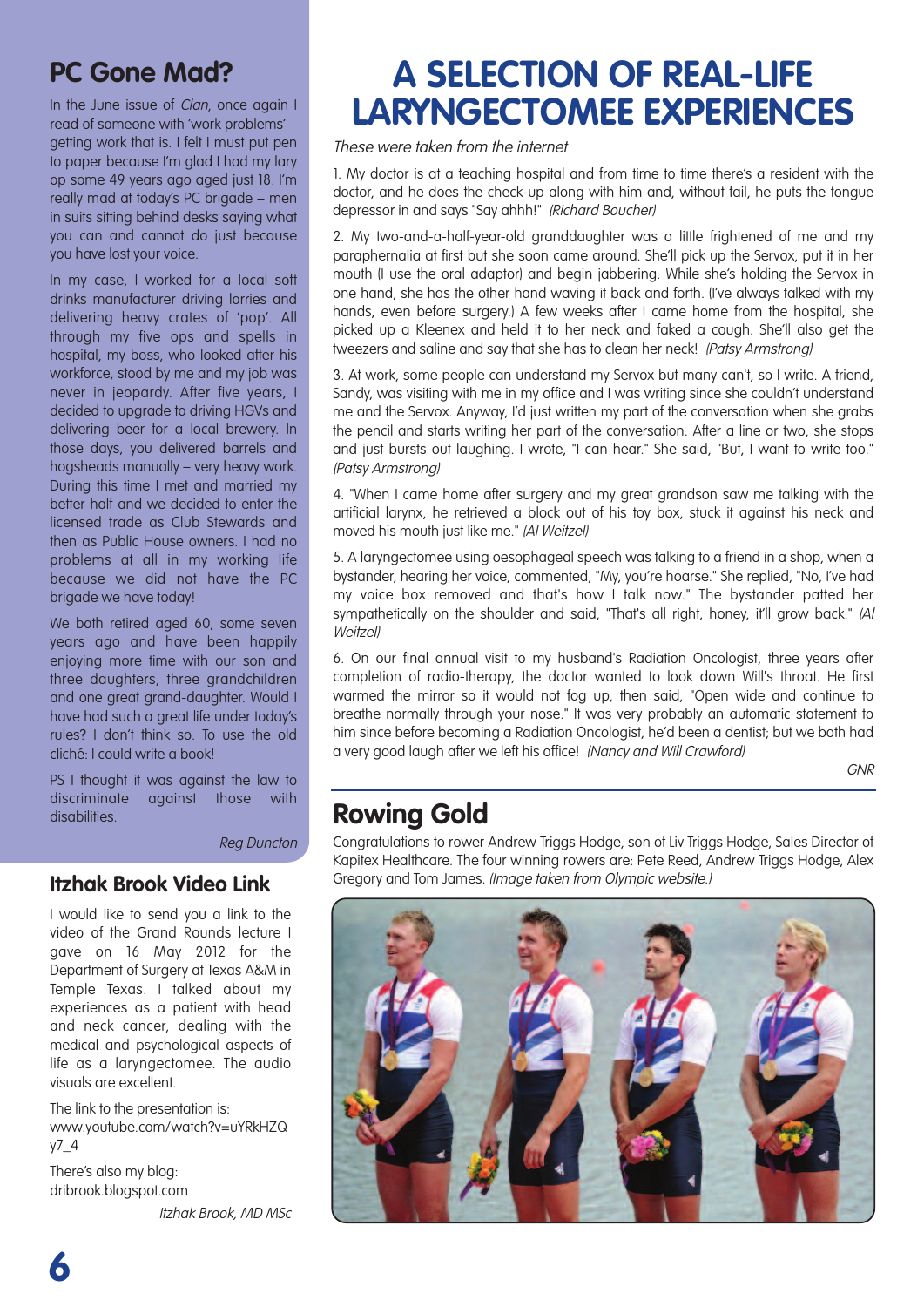# **News from the Clubs**

### **Chiltern Chatterbox Club**

At the club meeting on Tuesday 10 July Rosetta Hayes retired from the role of Secretary, a job that she has done tirelessly for over 25 years. The club had arranged for the meeting to be a social evening (unbeknown to Rosetta) and had organised a buffet and drinks supper.

Jim Hollier, whose late wife was a laryngectomee and has remained a constant supporter of the club, knows Rosetta and her husband Jim well, said a few words and reminisced over the years. The club then presented Rosetta with John Lewis vouchers, a bouquet of flowers and a card signed by everyone at the club. Jim, who has been a great support to Rosetta and the club, was presented with a bottle of wine and a card signed by everyone.

The evening was well attended by the members and their families and also by the speech therapists who have always been a great support to the club. Tony Hudson who is taking on the role of secretary remarked that: "Rosetta may be small in stature but he certainly had some big shoes to fill." Rosetta and Jim are not leaving the club and will continue to come along to the meetings as members. This leads us to ask the question – is Rosetta the longest serving officer of a laryngectomee club, it would be interesting to know!

The photograph shows Rosetta and Jim after the presentation.



### **The Windpipers, Blackpool**

The Laryngectomy Conference at the Marriott Hotel, Preston was attended by 120 people from across the North West and was interesting and informative. The club had a number of trips: in July, a Lunch at the Boars Head, Ripley and Ripon and a River Cruise from Knutsford. Also in June the Cancer Laryngectomee Trust held a luncheon at the Savoy Hotel, Blackpool.

### **Happy Larrys**

Just a quick update from the Happy Larrys club on our recent activities for inclusion in your next CLAN magazine.

We were lucky enough to be proposed by a member's relative as a charity to be supported by Halewood Transmission Plant Shopfloor Workers. As a result, Ann and Les Newland were invited to attend and received a cheque for £600.

We recently went for lunch at the Adelphi



Hotel and 40 people attended. For the summer we have days out, meals and visits to the theatre in the pipeline, so watch this space!

#### Ian Newland

### **Cornwall Speak Easy**

In June they met up with Plymouth Lary Club for a trip up the Tamar; followed by a cream tea kindly provided by PLC. On 4 July they had a brilliant visit back stage at the Hall for Cornwall. They saw the theatre from every direction – under, over, from the stage and the auditorium. They went all over the stage, which was set up for 'Ladies in Lavender', learned lots of tricks of the trade and heard several scandalous stories of stars past and present. The staff there couldn't have been more helpful and they will look at things differently when they next see a show there.

The second July outing was a joint meal with the Recovery Club at the Inn for All Seasons. Again, very enjoyable, with good food and excellent company. It was nice to see Jacqui and Emma as well as Di from the Clinic. The evening's quiz, which was very hard, was won by Di (Clinic) and Valerie (Speak Easy) team and Jean and Beryl (Recovery Club) – so they each get the cup for three months before handing it back for next year. A whip round of all the guests raised £100, which the Recovery Club generously shared with the Plymouth Club.

Then in August a meeting at the Victoria Inn, Threemilestone for lunch followed by a talk on the latest SLT equipment. In September there will be a meeting at Devoran for a soup lunch with the Plymouth and the Recovery Clubs.

Their Newsletter includes the following: The Cancer Survivor's Bible has just been published. This is the updated edition of Cancer: The Complete Recovery Guide (40% bigger!). Many people today are taking responsibility for their cancers and recovering. Ian Clements, an engineer who lives in Brighton (UK), is one whose

story can teach us a lot. Three years ago, Ian was in a hospice within days of dying of cancer. But a last throw of the dice got him out of the hospice and three years on he is alive and well and cancer free. His is one of over two dozen stories in the book (in pdf and Kindle versions). There is no doubt that there are many approaches that can help people live longer and in greater comfort – either they will help fight the cancer or they will help the body return to a state of wellness. That's why I wrote my book, The Cancer Survivor's Bible. At 550 pages this is the most detailed information resource available in print that looks at all sides of the world of cancer – conventional and nonconventional. Here are some testimonials I have received:

'This is an incredibly informative and useful book. Every one of you needs it in your library. This is, from now on, my primary encyclopaedia when I have a question about cancer and its treatment.' – Bill Henderson, author of Cancer Free. 'I recommend this book to everyone, whether or not you have cancer, as 'The' reference book on cancer. This book gives hope... It explains clearly the arguments for and against the multitude of treatments, both preventive and curative, and how to find them. I wish I had read this before I was diagnosed as doctors and the cancer charities didn't tell me any of this.' – D Bushell (Amazon UK)

The Cancer Survivor's Bible is available from all internet bookshops. You can find more information at: www.fightingcancer.com

While the official publishing date is 15 July, the book is available now. Don't wait. Please tell everyone you know about this important book.

Jonathan Chamberlain